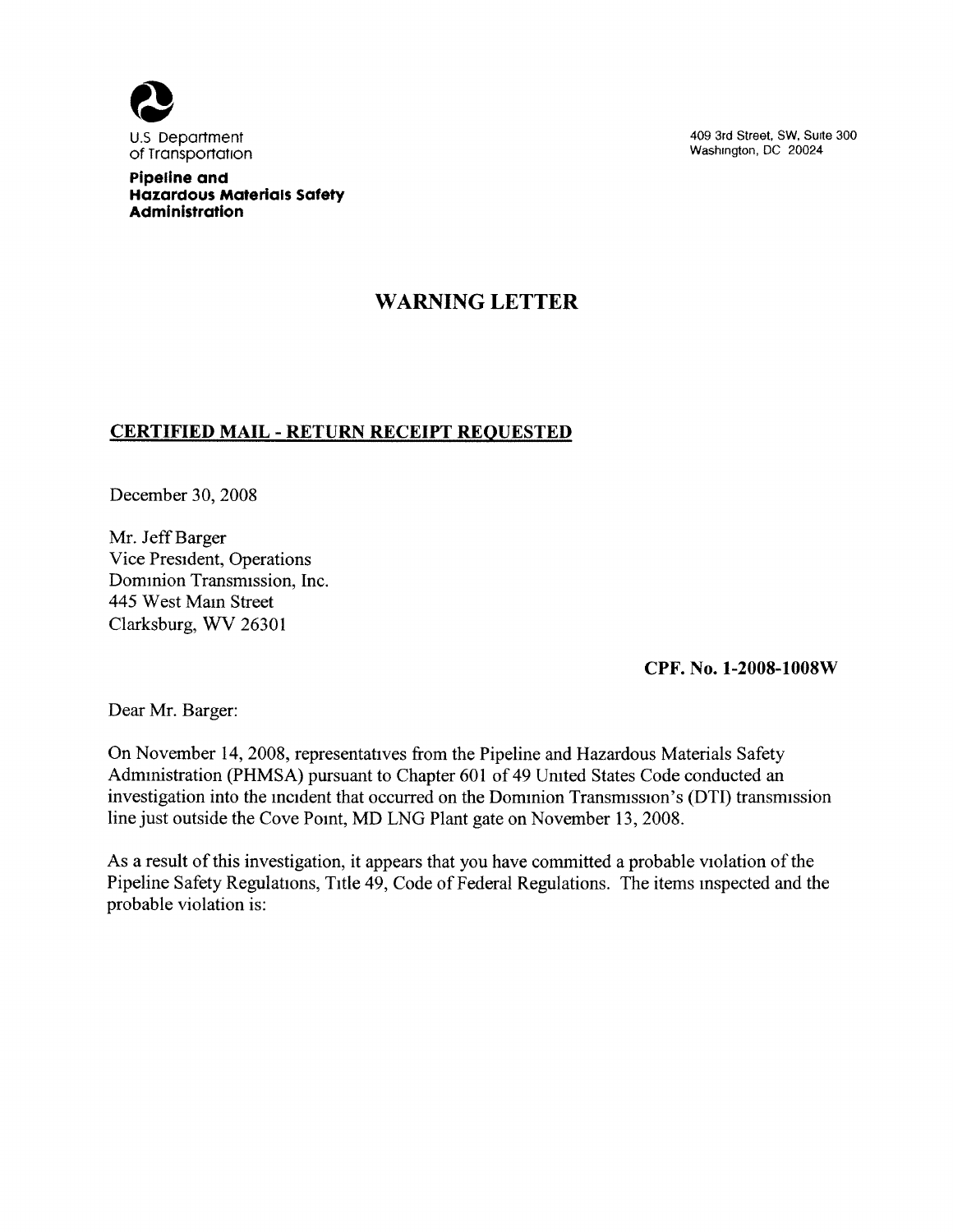- 1. \$192. 605 Procedural manual for operations, maintenance, and emergencies
	- (a) General. Each operator shall prepare and follow for each pipeline, a manual of written procedures for conducting operations and maintenance activities and for emergency response. For transmission lines, the manual must also include procedures for handling abnormal operations. This manual must be reviewed and updated by the operator at intervals not exceeding 15 months, but at least one each calendar year. This manual must be prepared before operations of a pipeline system commence. Appropriate parts of the manual must be kept at locations where operations and maintenance activities are conducted.

(b) Maintenance and normal operations. The manual required by paragraph (a) of this section must include procedures for the following, if applicable, to provide safety during maintenance and operations.

(1) Operating, maintaining, and repairing the pipeline in accordance with each of the requirements of this subpart and subpart M of this part.

(2) Controlling corrosion in accordance with the operations and maintenance requirements of subpart I of this part.

(3) Making construction records, maps, and operating history available to appropriate operating personnel

Section §192.605(b)(3) of the Pipeline Safety Regulations requires that the manual of written procedures must be followed for making construction records, maps, and operatmg history available to appropriate operating personnel.

The operator failed to provide adequate construction records and/or maps showing the location of the abandoned 2" stub lme on the transmission line. The operator failed to communicate with its contractor, the exact location of an underground abandoned pipeline tap.

On November 13, 2008 DTI had an incident wherein a Dominion backhoe contractor rolled over <sup>a</sup>below-grade 2" abandoned stub piece connected to the transmission line causmg an mcident (NRC 889931). The 2" stub fixture was apparently close enough to the surface that the weight of the backhoe disturbed the fixture. Further investigation by DTI revealed that the prior operator used this stub piece for an instrumentation connection.

According to DTI the instrumentation had later been removed by the prior owner, leaving the 2" stub line in place just below grade. DTI should have used ILI data or other historical records to identify appurtenances on the transmission line, and then account for them in current maps or records. The failure to identify and communicate the location of the abandoned tap was a contributing factor which led to the incident.